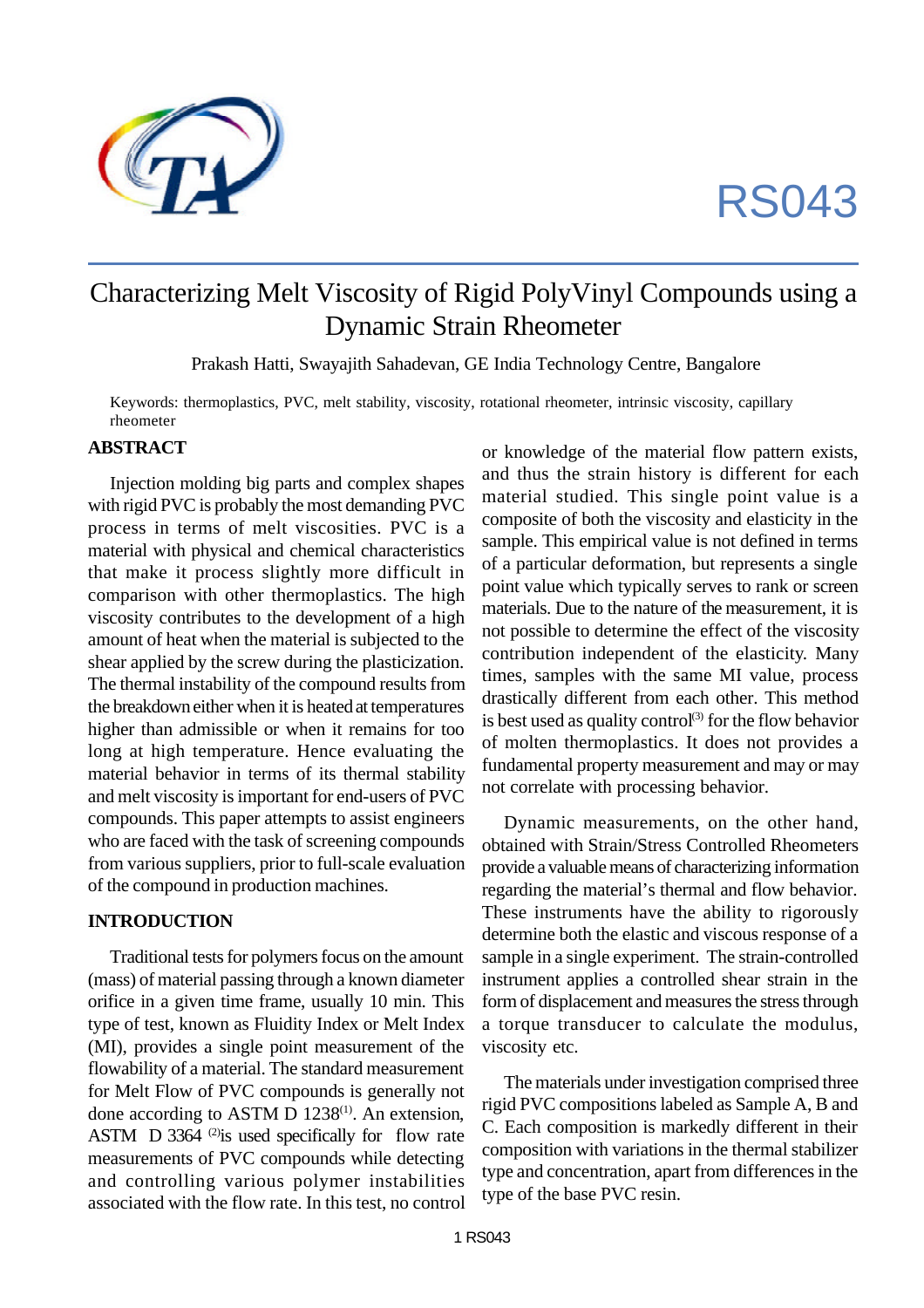#### **SOLUTION**

The complex viscosity is evaluated using the strain controlled Rheometer RDA III with a parallel plate geometry. The experiments were conducted in accordance with ASTM D  $4440$ /ISO 6721-10<sup> $(4, 5)$ </sup>. The samples for the test are compression molded into 25 mm circular discs, after appropriate pre-drying.

Linear visco-elastic behavior is defined, for the purpose of the standard requirement, wherein the modulus is independent of the applied strain. This assumption is necessary for the comparison of the test data. Therefore the amplitude of oscillation is set such that the deformation of the specimen occurs within the linear-viscoelastic region. Figure 1 shows a strain sweep performed on samples A from 1% to 100 % strain to define this linear viscoelastic region. All samples A, B, C showed a linearity onset at  $\sim$ 10% strain.

A frequency sweep was done on the samples A, B and C to compare the complex viscosity of each



*Figure 1: Strain Sweep @ 200°C of PVC sample A*



*Figure 2: Frequency Sweep @ 200°C of PVC sample A, B, C*

sample and to check the validity of Cox-Merz rule<sup>(6)</sup>. Sample A exhibits the lowest complex viscosity (1173.2 Pa s) at 100 rad/sec. The overlaid results of the measured complex viscosity on the straincontrol rheometer for samples A, B, C are shown in figure 2.

A capillary rheometer<sup>(7)</sup> was used to evaluate the apparent viscosity over the practical range of shear rate from  $100-10000$  s<sup>-1</sup>. The test conditions were: die with L/D of 1/30; - temperature of 200 °C. The shear viscosity was recorded for all samples. As can be seen from the figure 3, sample A exhibited a lower viscosity profile (1131.12 Pa s at  $100 s<sup>-1</sup>$ ) across the shear rate range of 100-10000  $s^{-1}$ ) compared to the sample B and C.

This observation<sup> $(8)$ </sup> on the capillary rheometer reflects similar trends as observed in the viscosity profile obtained from the RDAII as shown in table 1.

A time sweep was performed to evaluate the melt stability under the following test conditions: Geometry 25 mm parallel plate; Gap 1.93 mm; Frequency 6.2832 rad/sec; Temperature 200ºC; Strain of 10%; Time 1200 seconds.

Dynamic viscosity values were compared after  $\sim$  215 seconds and shown in figure 4. Sample A exhibited a dynamic viscosity of 3894.1 Pa s; Sample B of 7656.2 Pa s and Sample C of 11430 Pa s. The complex viscosity for all three samples is slighly increasing with time.

To further augment the observed viscosity profiles, the 'K value' or the 'Viscosity Number' defined by ISO/R 174-1961 $^{(9)}$  for the PVC resins A, B and C were analyzed. Solution with different concentrations of the PVC resins in cyclohexanone were prepared. The flow times of the solvent and the solutions of resin were measured at 27°C by Ubbelhode

#### **VISCOSITY COMPARISON**

| Sample   | @ 100 (rad/sec)<br>Complex Viscosity,<br>eta*(Strain Control) | @ 100 (1/sec)<br><b>Steady Shear</b><br>Viscosity (Capillary) |
|----------|---------------------------------------------------------------|---------------------------------------------------------------|
| Sample A | 1173.2                                                        | 1131.12                                                       |
| Sample B | 1817.7                                                        | 1849.36                                                       |
| Sample C | 2434.3                                                        | 2580.95                                                       |

*Table 1: Viscosity comparison of PVC samples A, B, C*